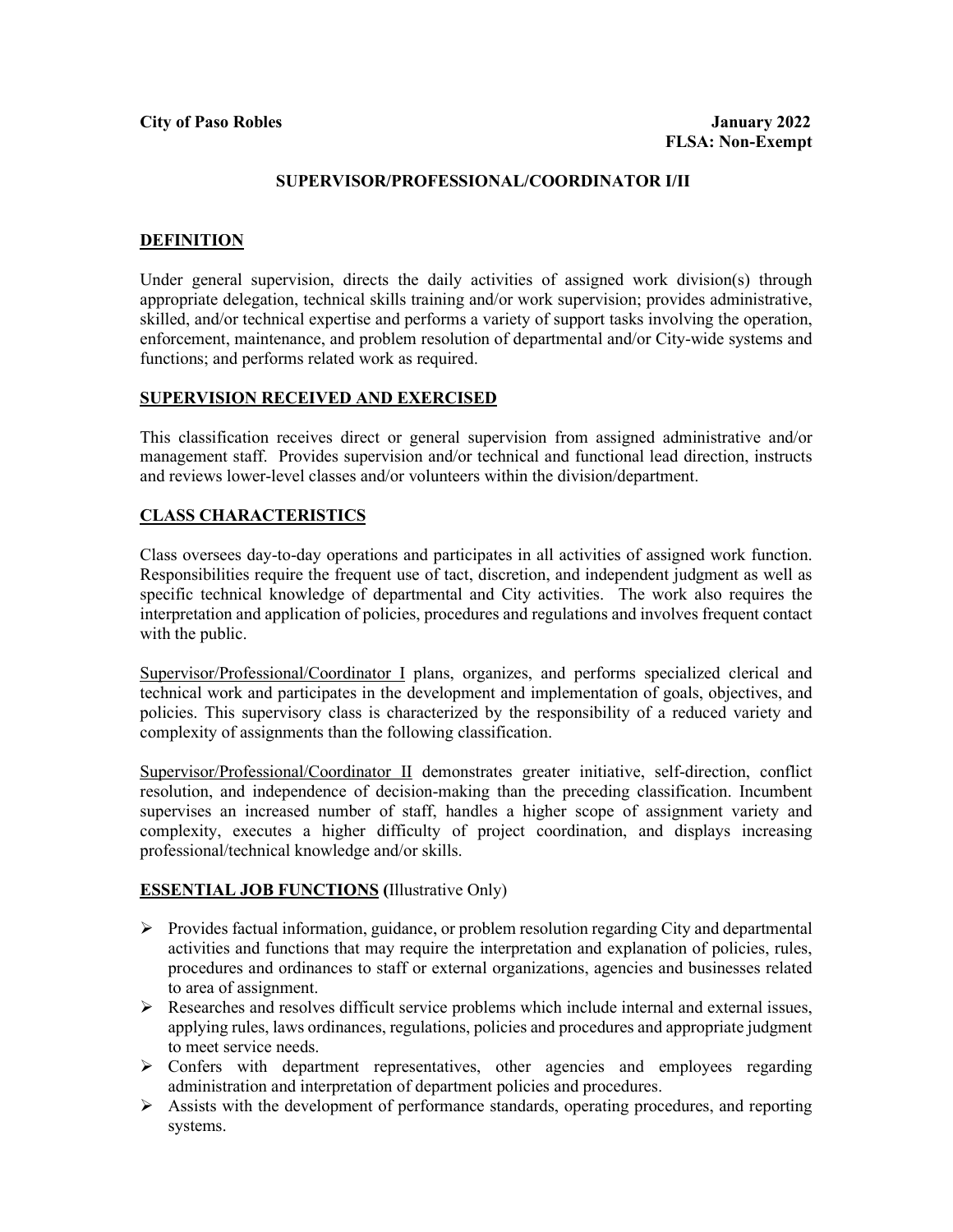- $\triangleright$  Ensures that the administrative and/or technical functions and daily operations of the department/division are effectively carried out.
- $\triangleright$  Compiles budget estimate information for staffing, supply, and equipment requirements for a work unit; monitors budget and expenditures for compliance with department goals and policies.
- $\triangleright$  Prepares a variety of special technical reports and studies.
- $\triangleright$  Informs management of departmental issues including present and potential work problems and suggestions for new or improved way of addressing such problems.
- $\triangleright$  Organizes and maintains various administrative, confidential, reference and follow-up files, records, and databases; purges as required.
- $\triangleright$  Receives visitors and telephone calls; responds to written and verbal requests from a variety of agencies and organizations, City staff, and the public.
- Performs project research; may prepare and reconcile technical reports and documents; and performs other technical work related to City or department activities.
- Attends meeting, conferences, workshops and training sessions and reviews publications and materials to become and remain current on principles, practices, and new developments in assigned work areas.
- $\triangleright$  May conduct field inspections to evaluate compliance with City ordinances, State laws, and other requirements, including suggestions for correcting non-compliance.
- $\triangleright$  May design, implement, promote, and coordinate special projects, programs, and events, including fund-raising activities that vary depending on department to which assigned.
- $\triangleright$  May make presentations and speak to community groups; coordinates with schools, community groups, businesses, and other related organizations to identify needs and concerns.
- $\triangleright$  May identify alternative funding sources, coordinate, and complete grant applications, and monitor funds for compliance with goals and policies.
- $\triangleright$  May prepare various commission, committee, and staff reports regarding assigned division activities.
- $\triangleright$  May assist with the recruitment of department staff and/or volunteers.
- $\triangleright$  May plan and update the work schedule of assigned staff.
- $\triangleright$  Performs other duties as assigned.

Examples of duties when performing the supervisory function include, but are not limited to:

 $\triangleright$  Screens and assigns workload; plans, prioritizes, and assigns tasks and projects; counsels, trains and coaches staff and/or volunteers, assists in developing performance standards; monitors work, develops staff skills and evaluates performance; identifies training needs and provides training for staff.

# **QUALIFICATIONS**

## **Knowledge of:**

- $\triangleright$  Basic organization and function of public agencies, including the role of an elected City Council.
- $\triangleright$  Federal, state, and City codes, regulations, policies, agreements, technical processes, and procedures related to City and departmental activities.
- $\triangleright$  Applicable laws, rules, and regulations.
- $\triangleright$  Standard office administrative practices and procedures, including the use of standard office equipment.
- $\triangleright$  Business letter writing, techniques for preparing informational materials and the standard format for reports, correspondence, and other written materials.
- $\triangleright$  English usage, spelling, grammar, and punctuation.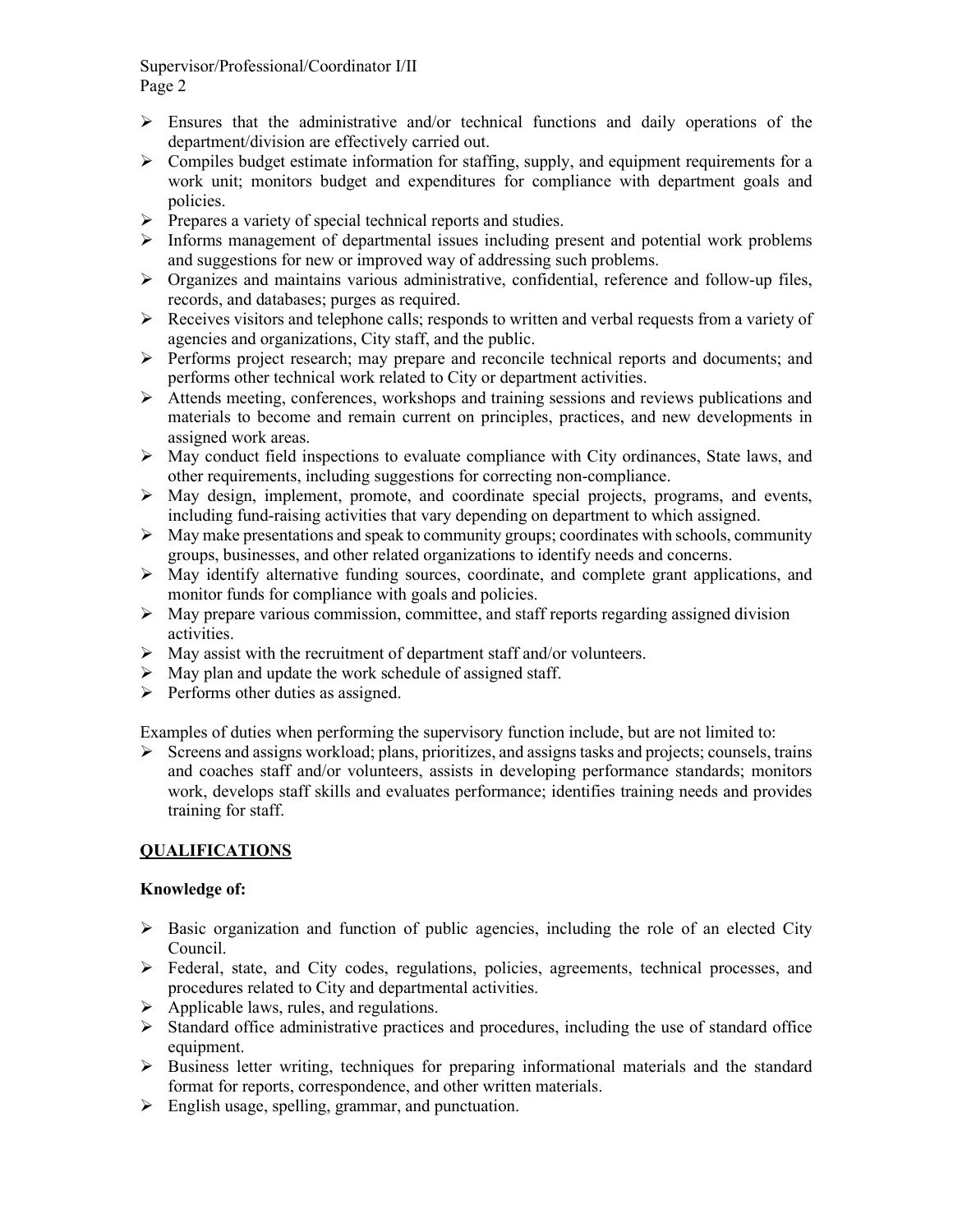- Computer applications related to the work, including word processing, database, and spreadsheet applications.
- $\triangleright$  Records management principles and practices.
- $\triangleright$  Business arithmetic and basic statistical techniques.
- $\triangleright$  Principles and practices of management and supervision.
- $\triangleright$  Occupational safety and health rules and regulations.
- $\triangleright$  Basic theories and methods associated with functional regulation and research.
- $\triangleright$  Techniques for providing a high level of customer service to the public, representatives of other agencies, and City staff, in person and over the telephone.

## **Skill in:**

- $\triangleright$  Learning the functions and procedures for the department to which assigned.
- $\triangleright$  Providing varied and responsible work requiring the use of independent judgment, tact, and discretion.
- Interpreting, applying, explaining, and implementing policies, procedures, technical processes, and computer applications related to the City, department, or organizational unit to which assigned.
- $\triangleright$  Leadership, coordinating staff, and delegating tasks.
- $\triangleright$  Collecting, compiling, analyzing, and summarizing varied information, proposing, and considering alternatives and reaching sound conclusions.
- $\triangleright$  Effectively representing the department and the City in meetings with community groups and various business, professional, educational, regulatory, and legislative organizations.
- $\triangleright$  Effectively communicating verbal and written instructions.
- $\triangleright$  Compiling information from varied sources and preparing accurate records and reports.
- $\triangleright$  Composing correspondence, informational materials and reports independently or from brief instructions.
- $\triangleright$  Making accurate arithmetic and statistical calculations.
- $\triangleright$  Using English effectively to communicate in person, over the telephone and in writing.
- $\triangleright$  Using initiative and independent judgment within established policy and procedural guidelines.
- $\triangleright$  Organizing own work, initiating processes, coordinating projects, setting priorities, meeting critical deadlines, and following up on assignments with a minimum of direction.
- $\triangleright$  Establishing and maintaining a records management system for an organizational unit.
- $\triangleright$  Handling confidential/sensitive information with discretion.
- $\triangleright$  Reacting quickly and calmly in emergency or hazardous situations and adopting an effective course of action.
- $\triangleright$  Taking a proactive approach to customer service issues.
- $\triangleright$  Word processing and entering data into standard computer formats and producing correspondence and reports with speed and accuracy sufficient to perform assigned work.
- $\triangleright$  Establishing and maintaining effective working relationships with those contacted in the course of the work.

# **Education and Experience:**

Any combination of training and experience that would provide the required knowledge, skills and abilities is qualifying. A typical way to obtain the required qualifications would be:

Maintenance Supervisors: Equivalent to graduation from high school and four years of skilled maintenance experience of facilities and/or equipment. Supplemental education in supervisory or business coursework is desirable.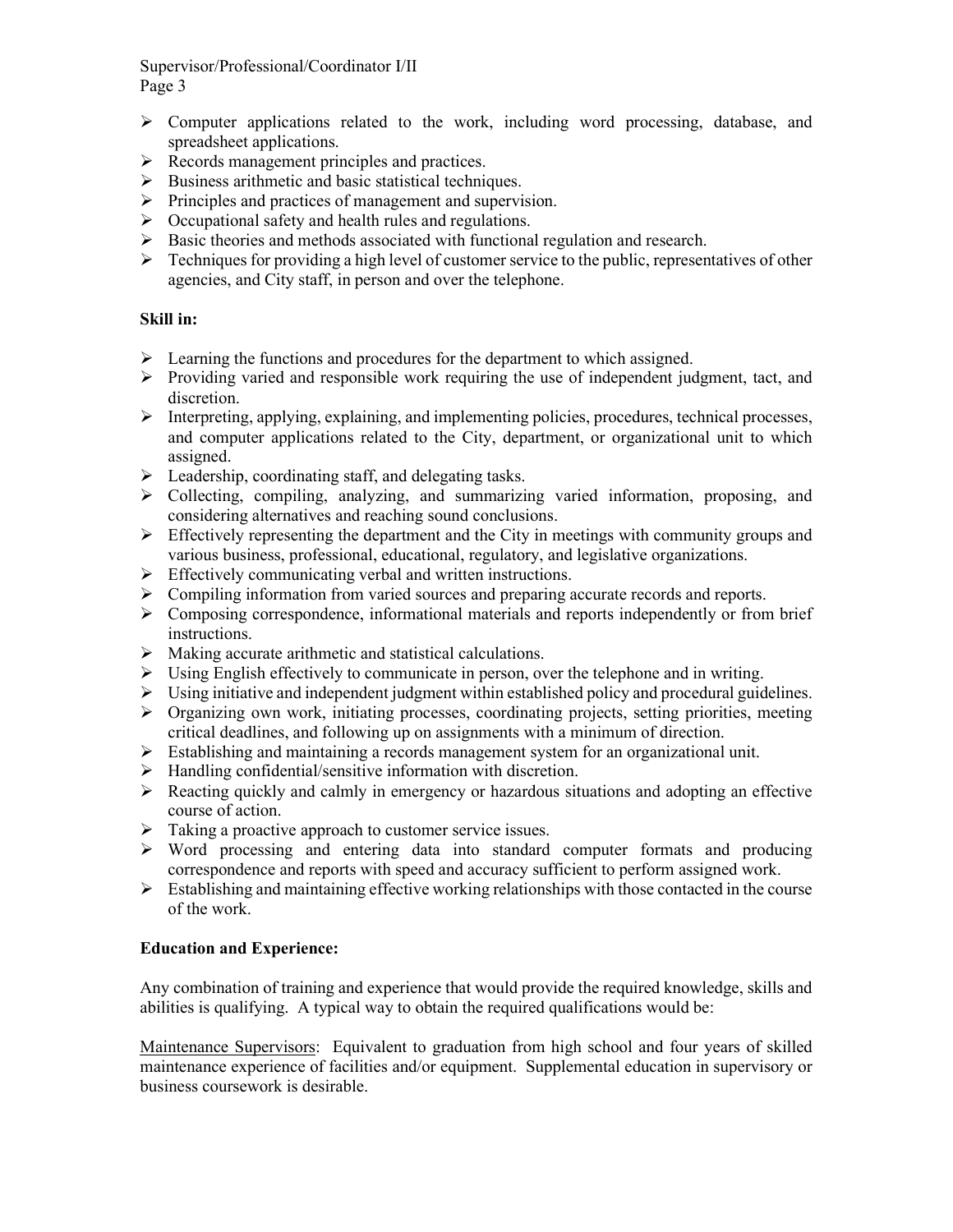All other Supervisors/Professionals/Coordinators I: Equivalent to graduation from an accredited four-year college or university and two years responsible experience in a related field.

Dispatch/Records Supervisor: Equivalent to graduation from an accredited four-year college or university and four years responsible experience in a related field; including two years in a supervisory or lead capacity.

Fire Prevention Specialist II: Equivalent to graduation from an accredited four-year college or university and four years responsible experience in a related field.

Experience in dealing with the public, working in a public agency setting and in working in an organization that will have provided a knowledge of the departmental function to which assigned is desirable.

## **Licenses and Certifications:**

Must possess a valid California Class C driver's license and have a satisfactory driving record.

Dispatch/Records Supervisor: Requires the possession of Emergency Medical Dispatcher, CPR and First Aid certifications. Requires the possession of or the ability to obtain a POST Public Safety Dispatcher Supervisory Certificate and a POST Records Supervisor Certificate within a one-year timeframe. A Public Records Act Certificate is desirable.

Facilities Maintenance Supervisor: Must possess the ability to obtain a valid California Class A driver's license within one year of appointment.

Fire Prevention Specialist I: Requires the possession of or the ability to obtain a California State Fire Training Fire Inspector I certification within one year of appointment.

Fire Prevention Specialist II: Requires the possession of a California State Fire Training Fire Inspector I certification, and the possession of or the ability to obtain a California State Fire Training Fire Inspector II certification within two years of appointment.

Fleet Supervisor: Must possess a valid California Class A driver's license and have a satisfactory driving record.

Parking Coordinator: Must possess and maintain a P.O.S.T. approved Penal Code 832 certification as well as a CPR and First Aid within twelve months of appointment. A California Association of Code Enforcement (CACE) or Southern California Association of Code Enforcement Officers (SCACEO) certification as a Code Enforcement Officer is desirable.

Streets Maintenance Supervisor: Must possess the ability to obtain a valid California Class A driver's license within one year of appointment.

#### **Physical Demands:**

Must possess mobility to work in a standard office setting and to use standard office equipment, including a computer; vision to read printed materials and a computer screen; and hearing and speech to communicate in person and over the telephone. May need to possess mobility to work in a standard shop setting and use power and hand tools and equipment; mobility to inspect various field sites; physical stamina to perform maintenance repair work, work on uneven terrain and lift and carry equipment and materials weighing up to 60 pounds; vision to read printed materials and